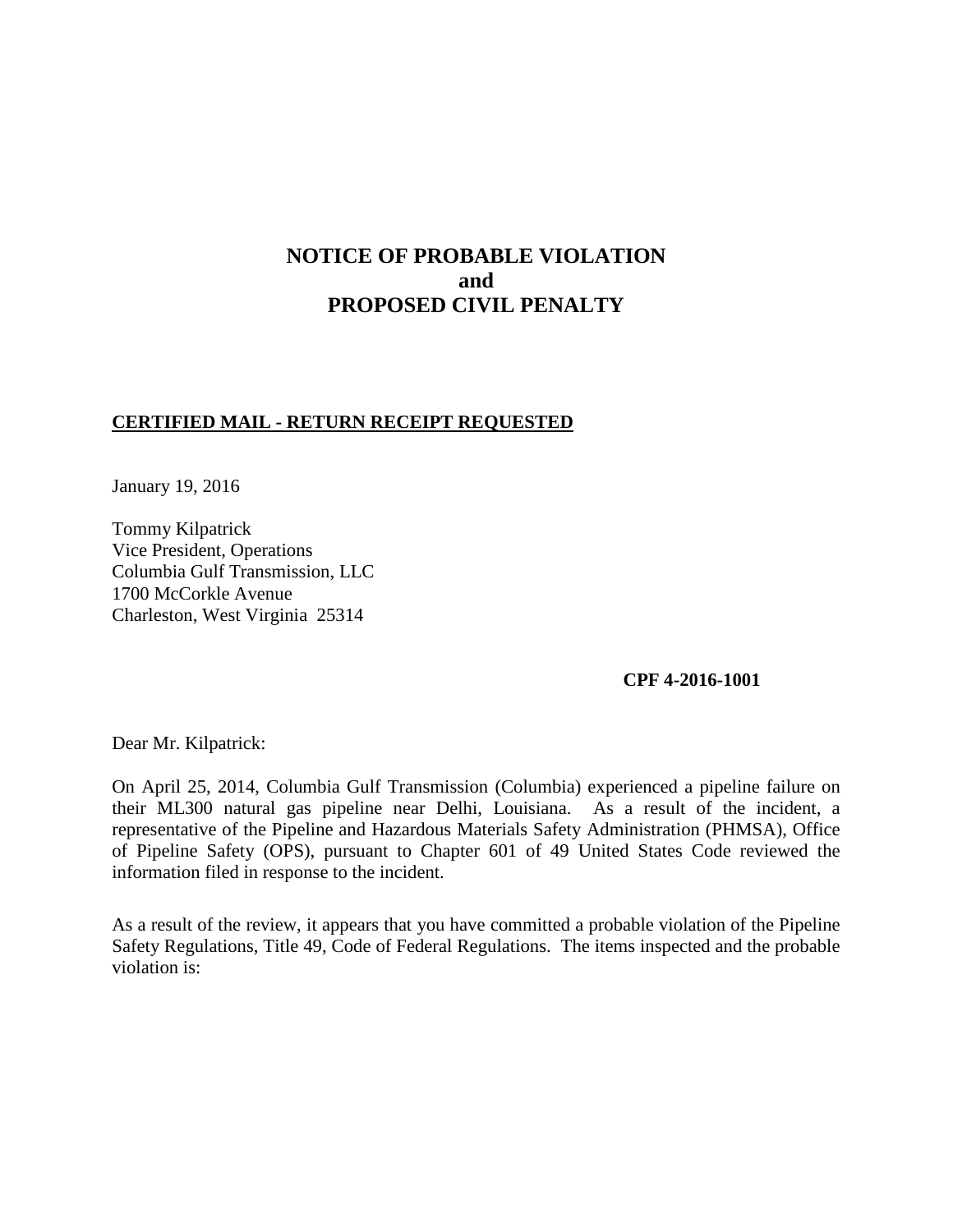**1. §191.15 Transmission systems, gathering systems, and liquefied natural gas facilities. Incident report.**

**(c) Supplemental report. Where additional related information is obtained after a report is submitted under paragraph (a) or (b) of this section, the operator must make a supplemental report as soon as practicable with a clear reference by date to the original report.**

Columbia Gulf Transmission, LLC (Columbia) failed to file a supplemental report for the ML300 natural gas pipeline incident that occurred on April 25, 2014, as soon as practicable after additional information was obtained.

Columbia experienced a reportable incident on their ML300 natural gas pipeline located near Delhi, Louisiana. As a result, Columbia filed a PHMSA Form F7100.2 for the incident, listing "unknown/still under investigation" cause on the form on May 22, 2014.

On April 7, 2015, Columbia received a metallurgical analysis report that provided the necessary information to determine a probable cause of failure and did not file a supplemental final report until receiving a request from the Southwest Region.

On September 30, 2015, Columbia filed a supplemental report with a cause of "miscellaneous"; however, the metallurgical report indicates the failure was caused by fatigue.

Repeated requests for an accurate supplemental final report based on the metallurgical analysis information resulted in a submittal of an additional supplemental final report with a cause consistent with the metallurgical report findings on November 29, 2015.

### Proposed Civil Penalty

Under 49 United States Code, § 60122, you are subject to a civil penalty not to exceed \$200,000 per violation per day the violation persists up to a maximum of \$2,000,000 for a related series of violations. For violations occurring prior to January 4, 2012, the maximum penalty may not exceed \$100,000 per violation per day, with a maximum penalty not to exceed \$1,000,000 for a related series of violations. Also, for LNG facilities, an additional penalty of not more than \$50,000 for each violation may be imposed. The Compliance Officer has reviewed the circumstances and supporting documentation involved in the above probable violation(s) and has recommended that you be preliminarily assessed a civil penalty of \$33,100 as follows:

| Item number | <b>PENALTY</b> |
|-------------|----------------|
| Item 1      | \$33,100       |